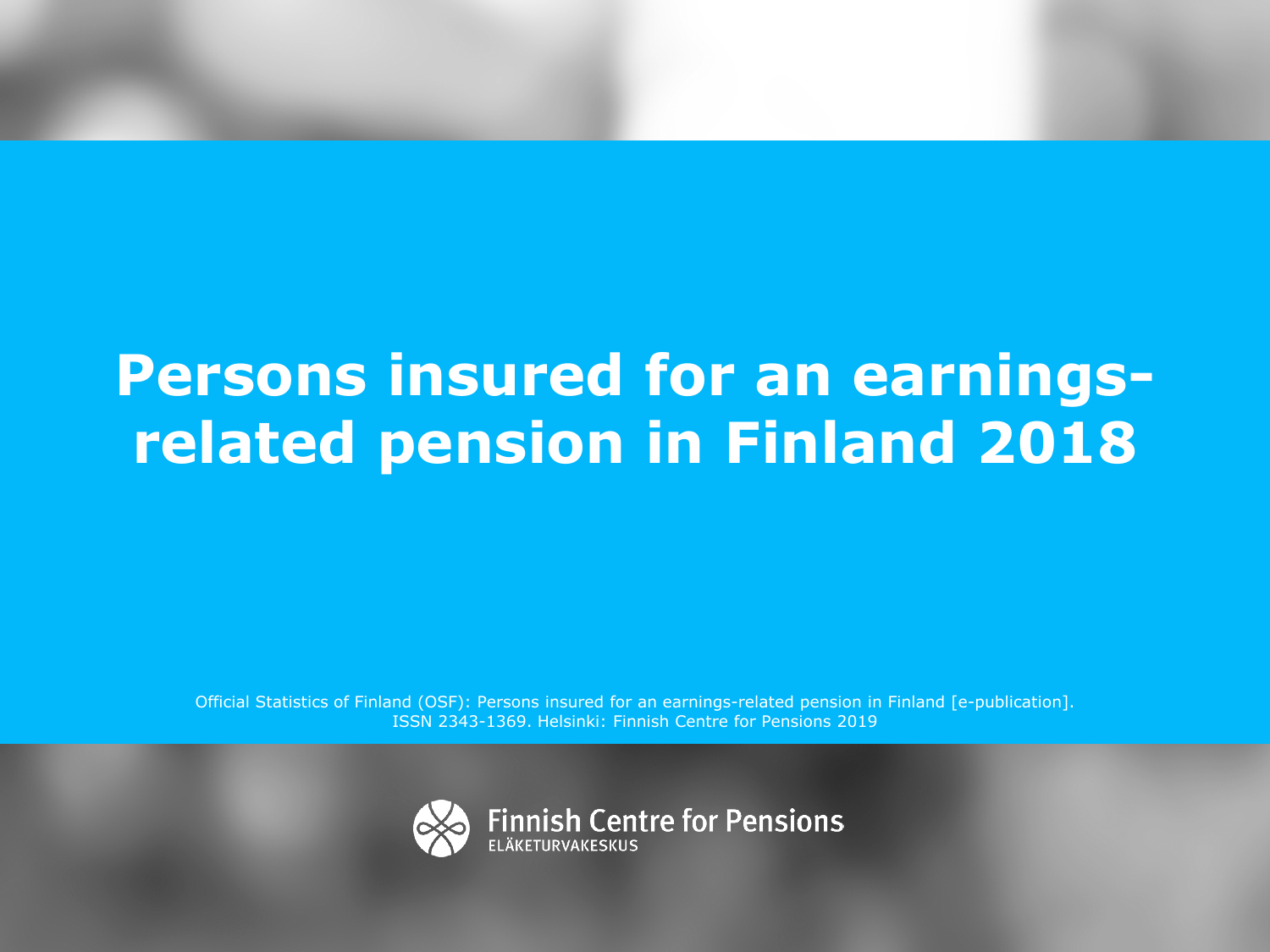## **Insured persons in employment or selfemployment by pension act at year-end 2018**



A person may be insured simultaneously under different pension acts. By the end of 2018, a total of 2.4 million persons were insured for an earnings-related pension.

<sup>1</sup>Includes 34,000 family caregivers, privat care providers, persons elected to a position of trust etc. covered by the Public Sector Pensions Act (JuEL/Municipal sector).

<sup>2</sup>Includes 10,000 board members, consultants, Members of Parliament etc. covered by the Public Sector Pensions Act (JuEL/State).

3Estimate.

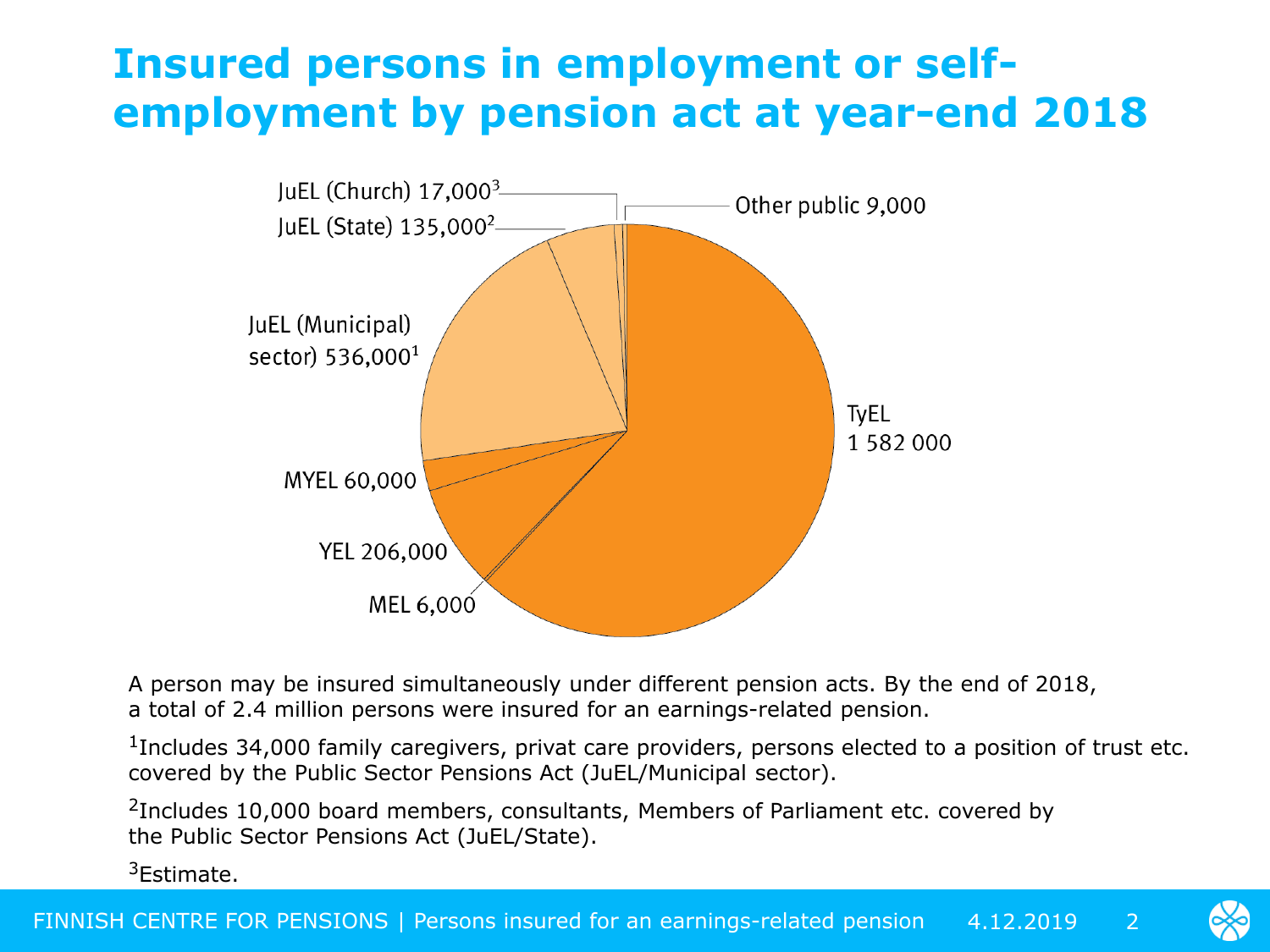## **Persons aged 17–68 covered by the earningsrelated pension scheme on 31 Dec. 2018, by gender**



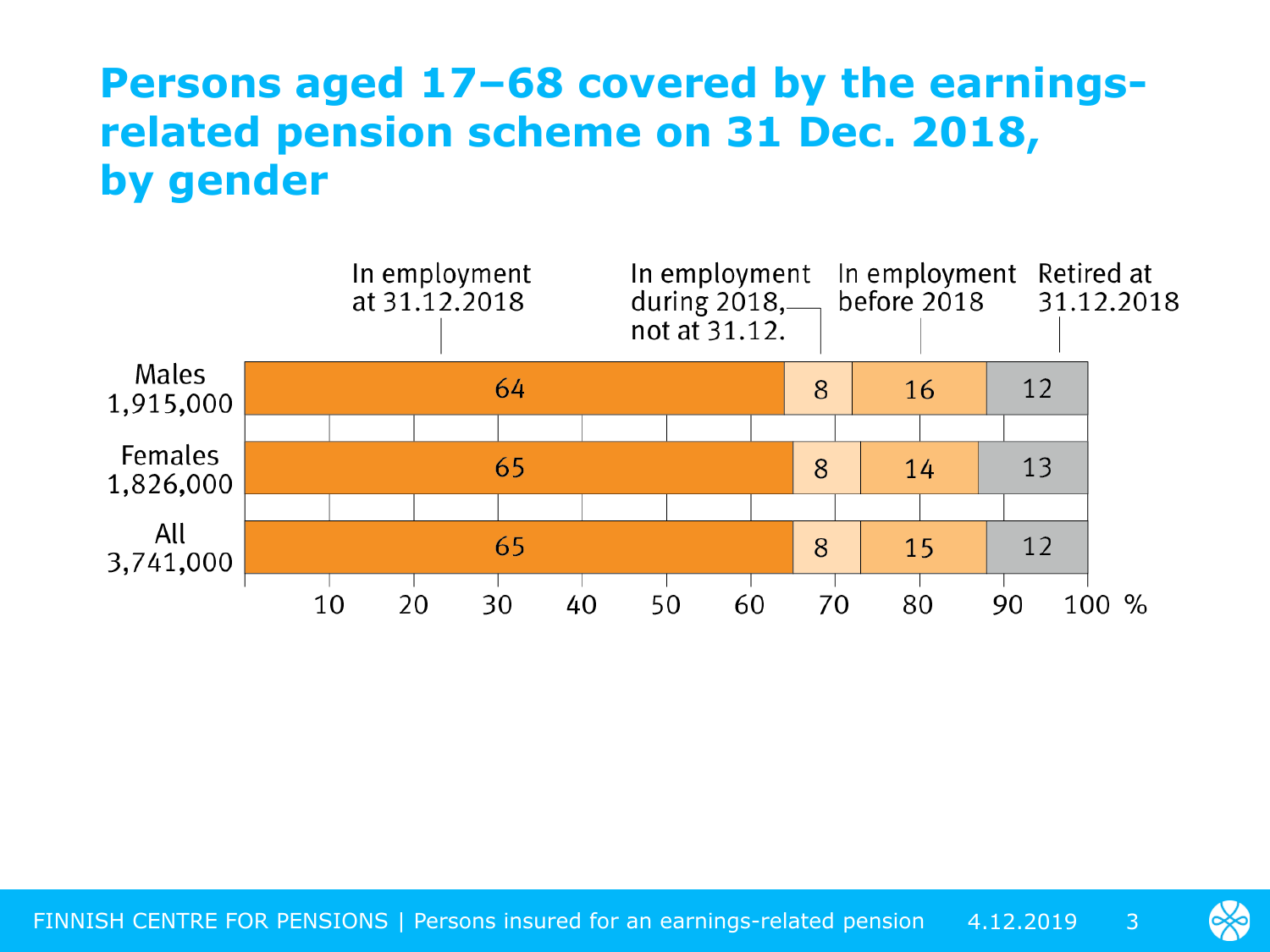#### **Persons aged 17–68\* covered by the earnings-related pension scheme 2008–2018**



\*Before the pension reform in 2017, the qualifying age for coverage under earnings-related pension acts was 18 years. For the self-employed, the qualifying age continues to be 18.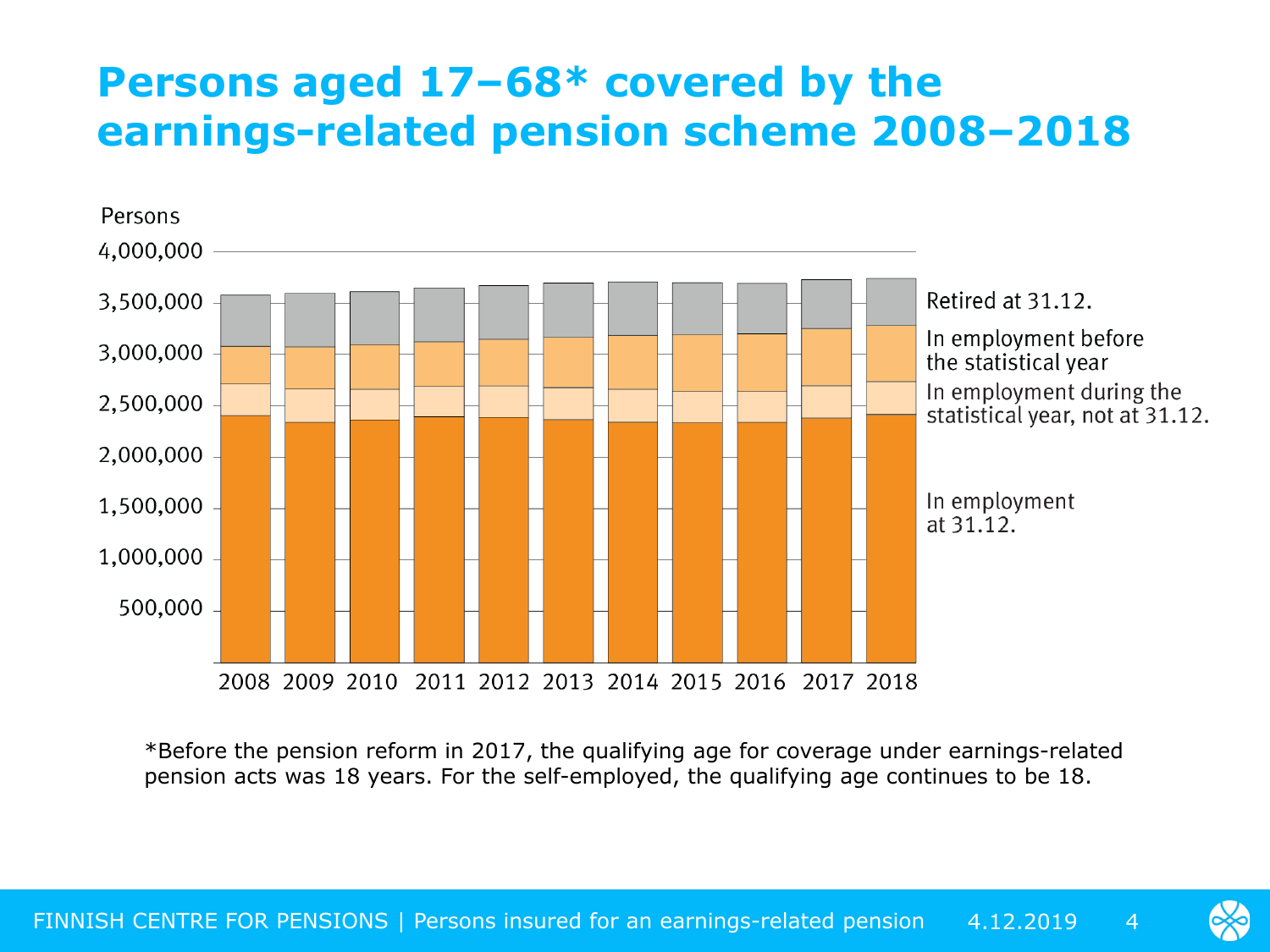#### **Insured persons working at year-end 2018, by earnings-related pension act and gender**



A person can be covered by several acts simultaneously. A person is counted only once for the Private sector, Public sector and All figures.

\*Includes persons insured under JuEL (Kela), Pension regulation for the Bank of Finland, and Pension regulation for the regional government of Åland.

\*\*Estimate.

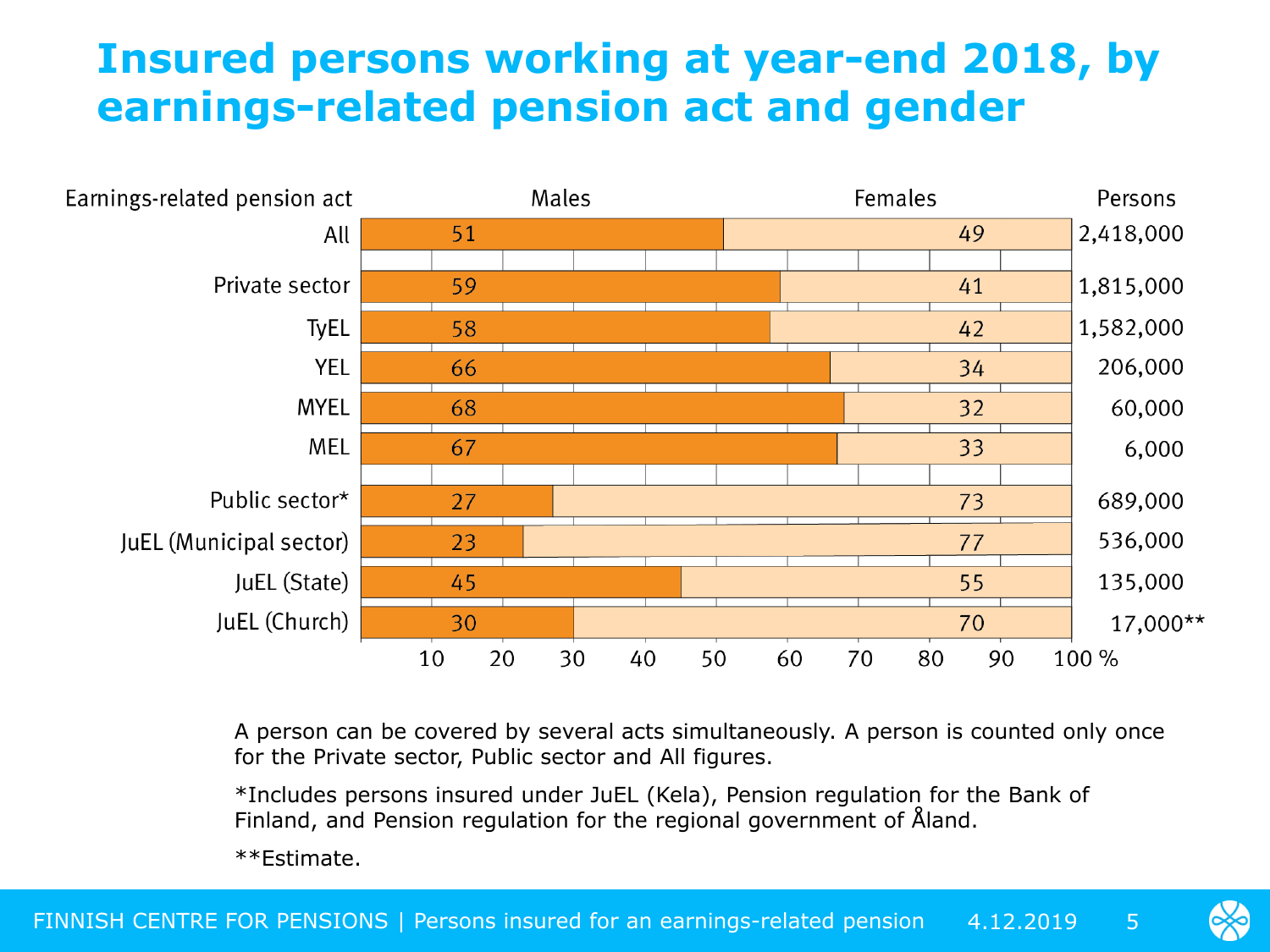#### **Insured persons working at year-end 2018, by main earnings-related pension acts, 2008=100**



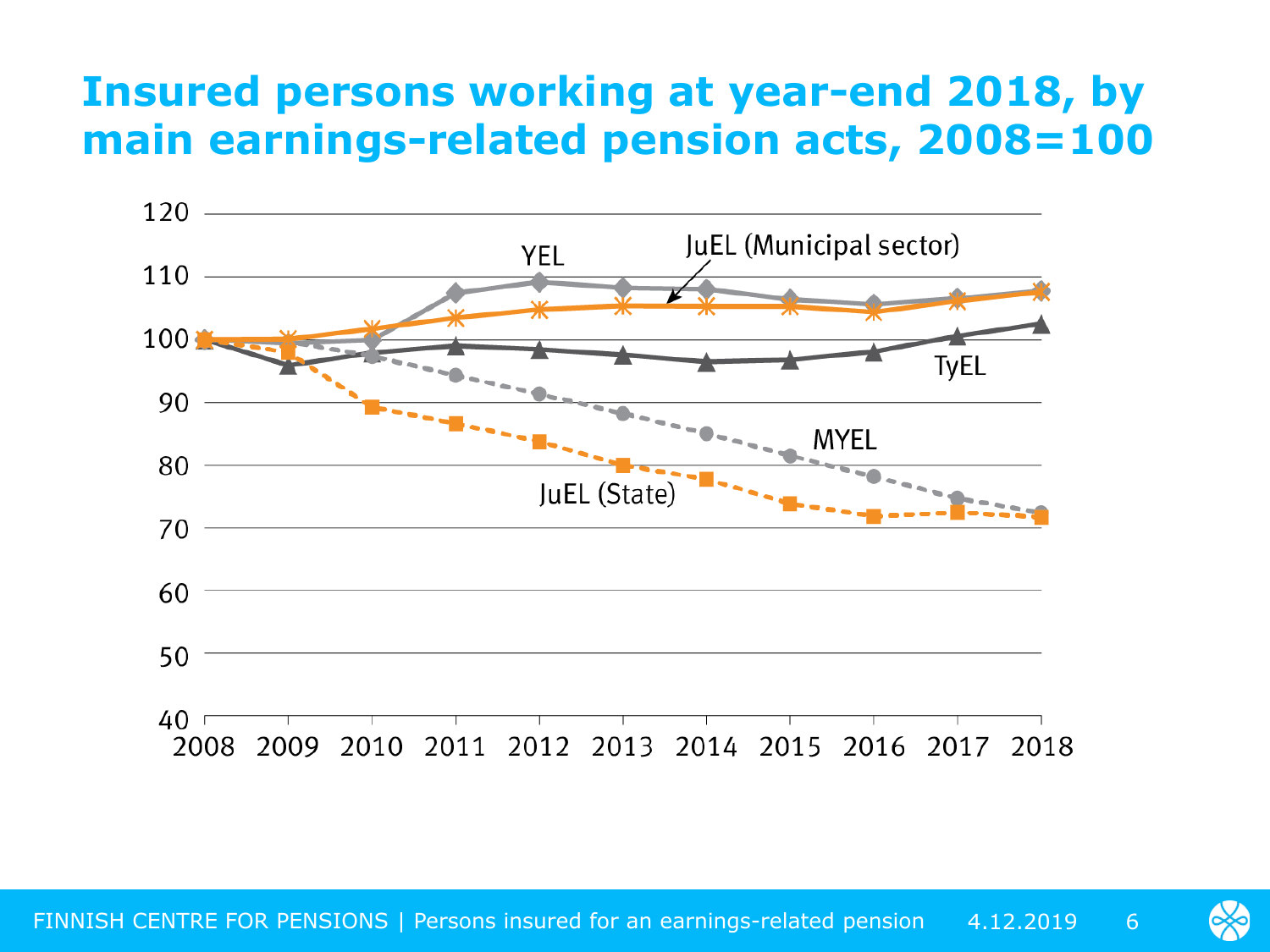## **Persons covered by earnings-related pension acts for the first time in 2008–2018, by sector and gender**



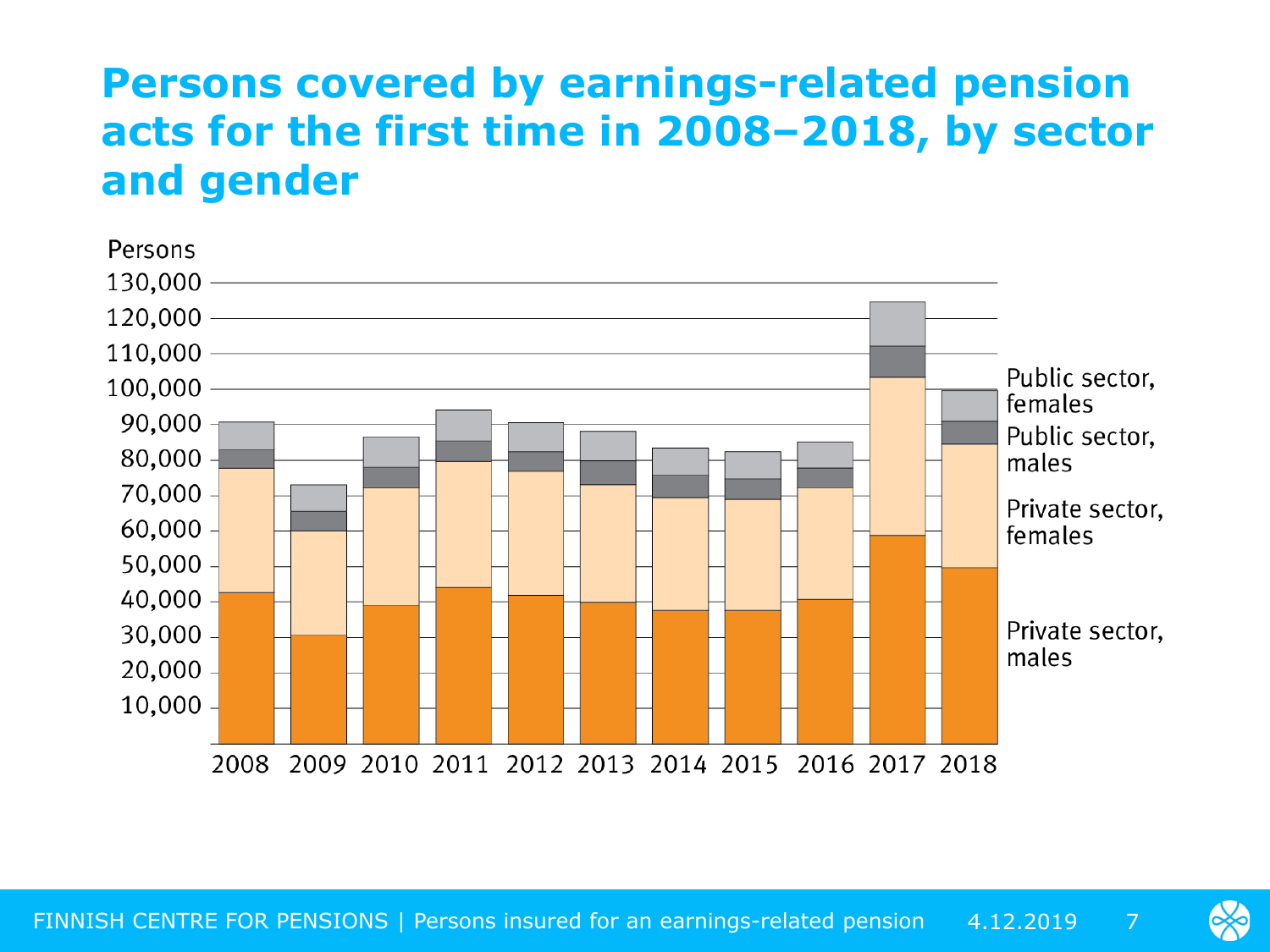#### **Persons registered in 2018 as recipients of benefits for unpaid periods and under VEKL\*, by benefit and gender**



M=Males F=Females

\*Act on compensation for Pension Accrual from State Funds for Periods of Childcare (of child under the age of 3) and Periods of Study.

\*\* Bottom part of column=earnings-related daily allowance. Top of column=basic unemployment daily allowance and labour market support. No pension benefits accrue from them, but they are taken into consideration when calculating the projected pension component.

A person may receive several pension benefits in one and the same year. In that case, the person is included in the figures of all pension benefits that they have been registered for.

The motor liability and workers' compensation insurance data for 2018 was unavailable.

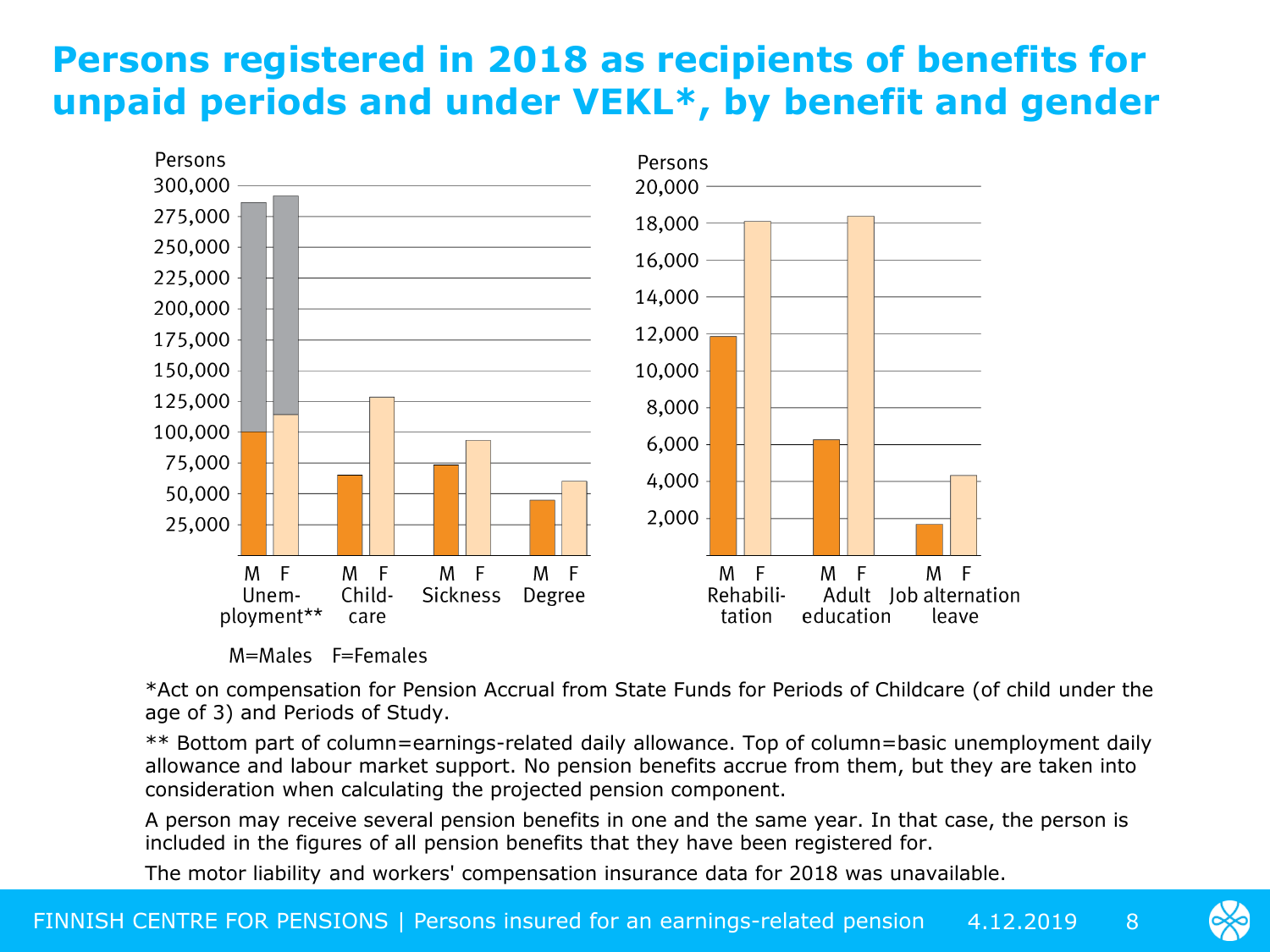#### **Employees' average monthly insured earnings\* in 2018, major earnings-related pension acts**



\*The average monthly earnings are calculated by dividing annual insured earnings by number of months in employment.

\*\* Employees and civil servants.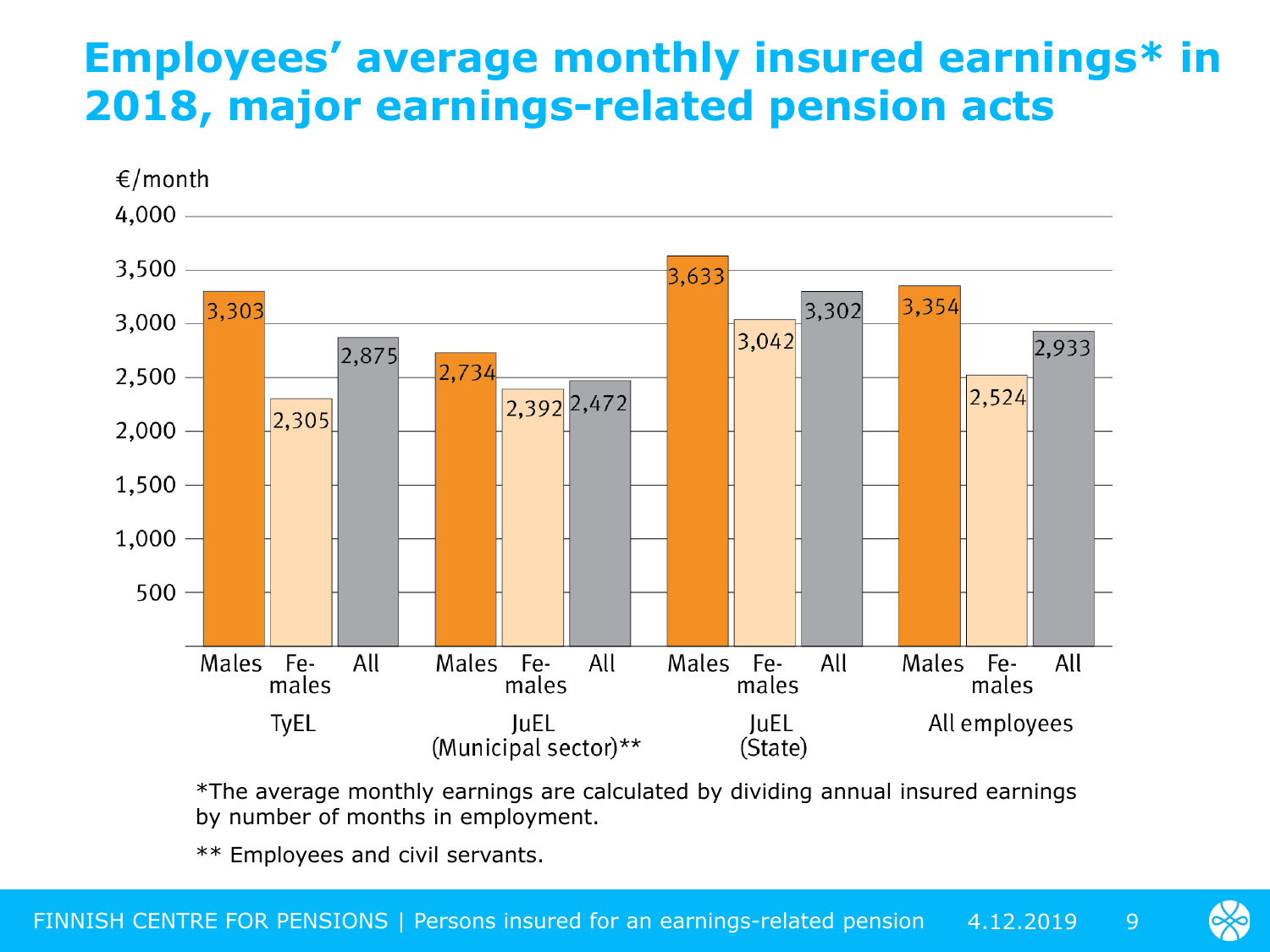# **Employees' median insured earnings in 2018, major earnings-related pension acts**



\* Employees and civil servants.